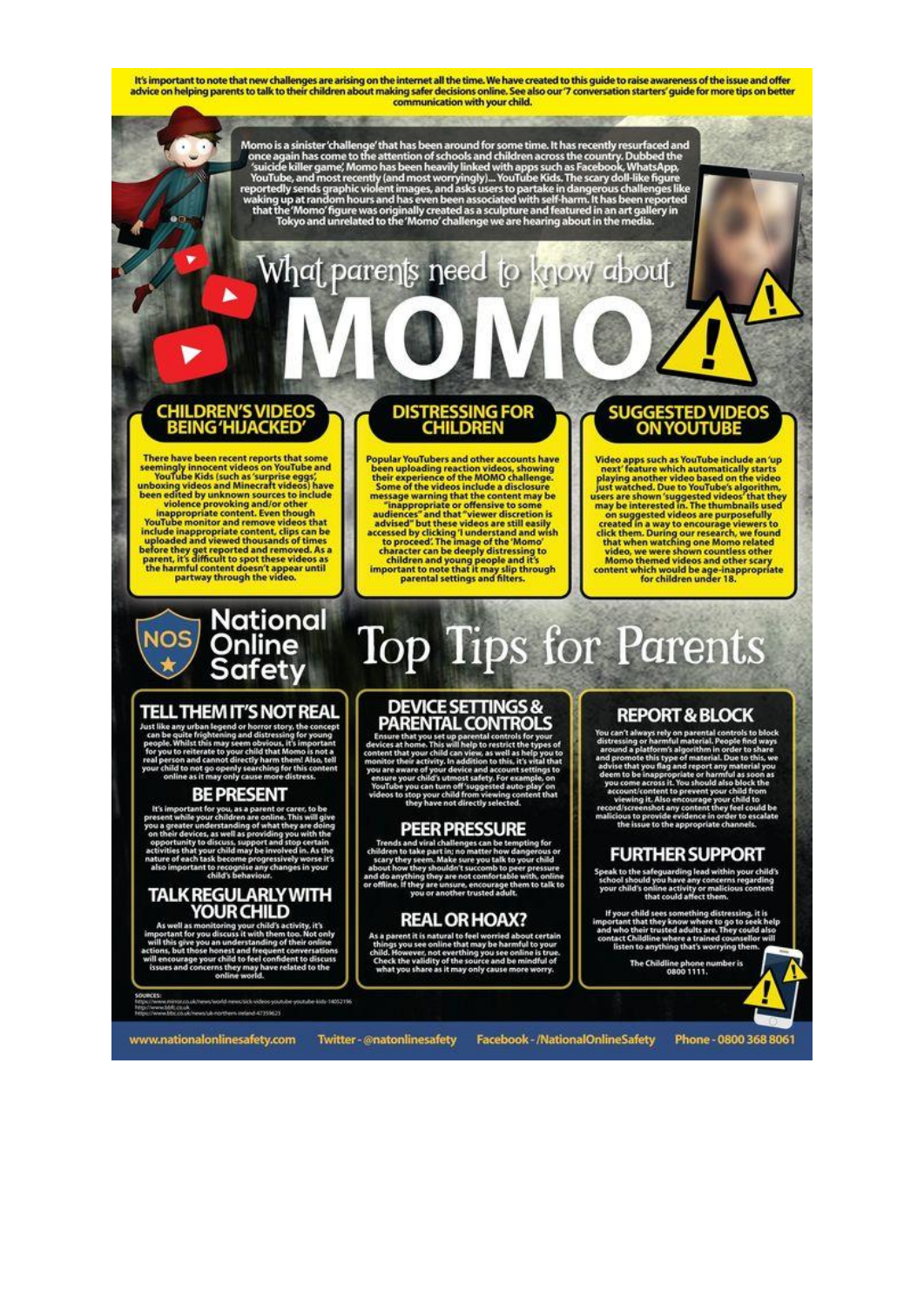## **1.Tell them it's not real**

Just like any urban legend or horror story, the concept can be quite frightening and distressing for young people.

Whilst this may seem obvious, it's important for you to reiterate to your child that Momo is not a real person and cannot directly harm them.

Also, tell your child to not go openly searching for this content online as it may only cause more distress.

# **2. Be present**

It's important for you, as a parent or carer, to be present while your children are online.

This will give you a greater understanding of what they are doing on their devices, as well as providing you with the opportunity to discuss, support and stop certain activities that your child may be involved in.

As the nature of each task become progressively worse it's also important to recognise any changes in your child's behaviour.

# **3.Talk regularly**

As well as monitoring your child's activity, it's important for you discuss it with them too.

Not only will this give you an understanding of their online actions, but those honest and frequent conversations will encourage your child to feel confident to discuss issues and concerns they may have related to the online world.

# **4. Device settings and parental controls**

Ensure that you set up parental controls for your devices at home.

This will help to restrict the types of content that your child can view, as well as help you to monitor their activity.

In addition to this, it's vital that you are aware of your device and account settings to ensure your child's utmost safety.

For example, on YouTube you can turn off 'suggested auto-play' on videos to stop your child from viewing content that they have not directly selected.